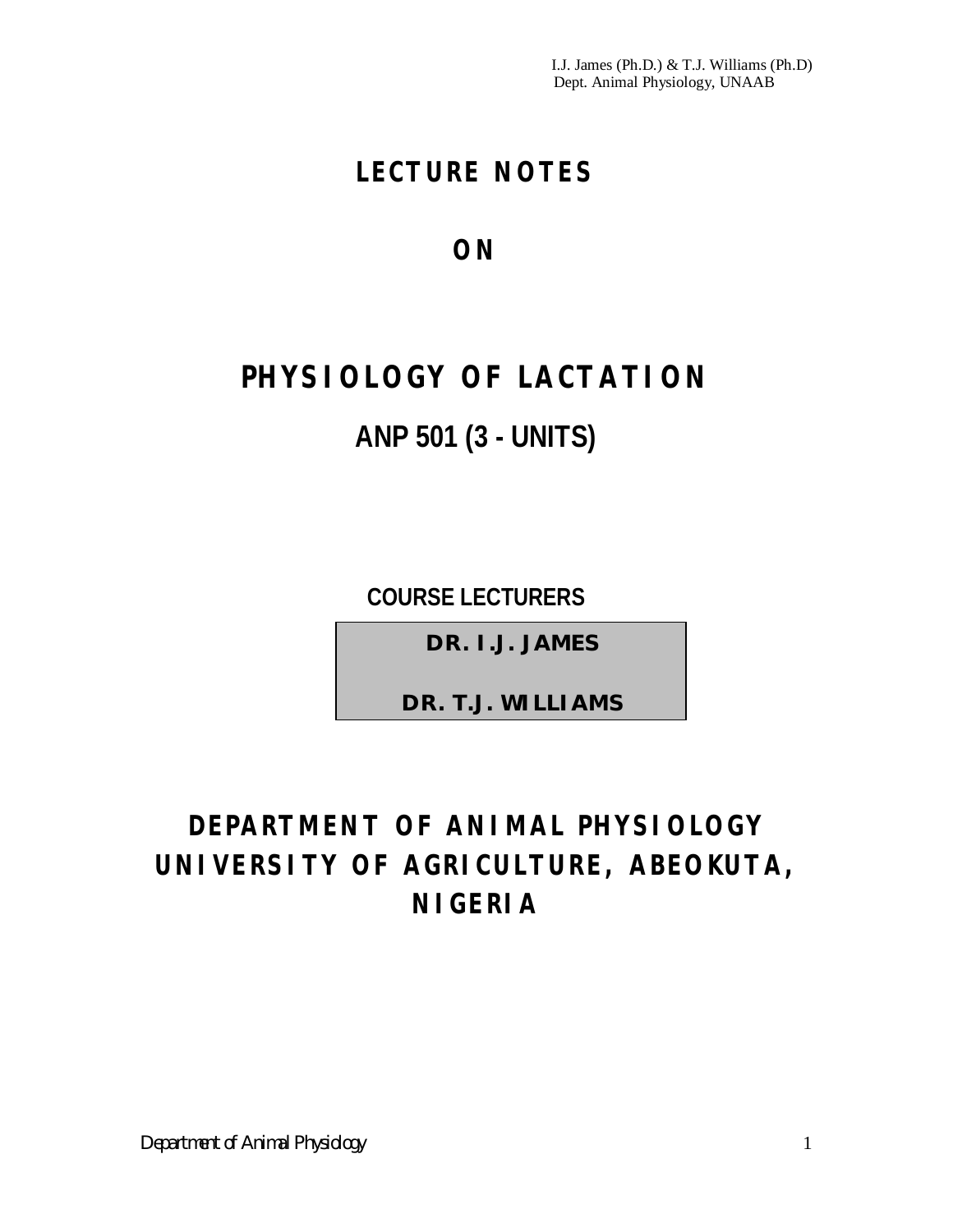#### **Dr. I.J. James**

### **ANATOMY OF MAMMARY GLANDS OF FARM ANIMALS**

Mammary gland is the milk-secreting gland in female animals *post partum*, although some species produce milk *peri partum*. Mammary gland development commences embryonically and continues *post natal* even during lactation. In order to understand mammary gland physiology, anatomical features of the gland should be studied. The anatomical features could be broadly divided into:

- 1. Exterior Anatomy
- 2. Interior Anatomy

### **1. The exterior anatomy**

This consists of udder (which is the apposition of mammary glands into a unit structure), teats, supernumerary teats, and external meatus (Figures 1 and 2)

#### **I. Udder**

The udder is the apposition of mammary glands into a unit structure. It is located in the inguinal region of the ventral or underside of the cow. It is found in Horse, Cattle, Sheep and Goats but not found in Pigs, Rabbit and Humans. In cow and mare, four mammary glands form an udder but in sheep and goats 2 mammary glands form an udder. The udder is usually covered with hairs except in the teats of cows. Each mammary gland has one teat with one opening. The size of udder determines milk yield.

#### **II. Teat**

Teat is otherwise known as P*apilla mammae*. It functions as the only exit for (mammary secretions) and through which the neonate receives milk. Usually one teat drains one gland. No hairs, sweat or sebaceous glands are found on cow's teat. Teat size and shape determine milk flow rate rather than milk yield.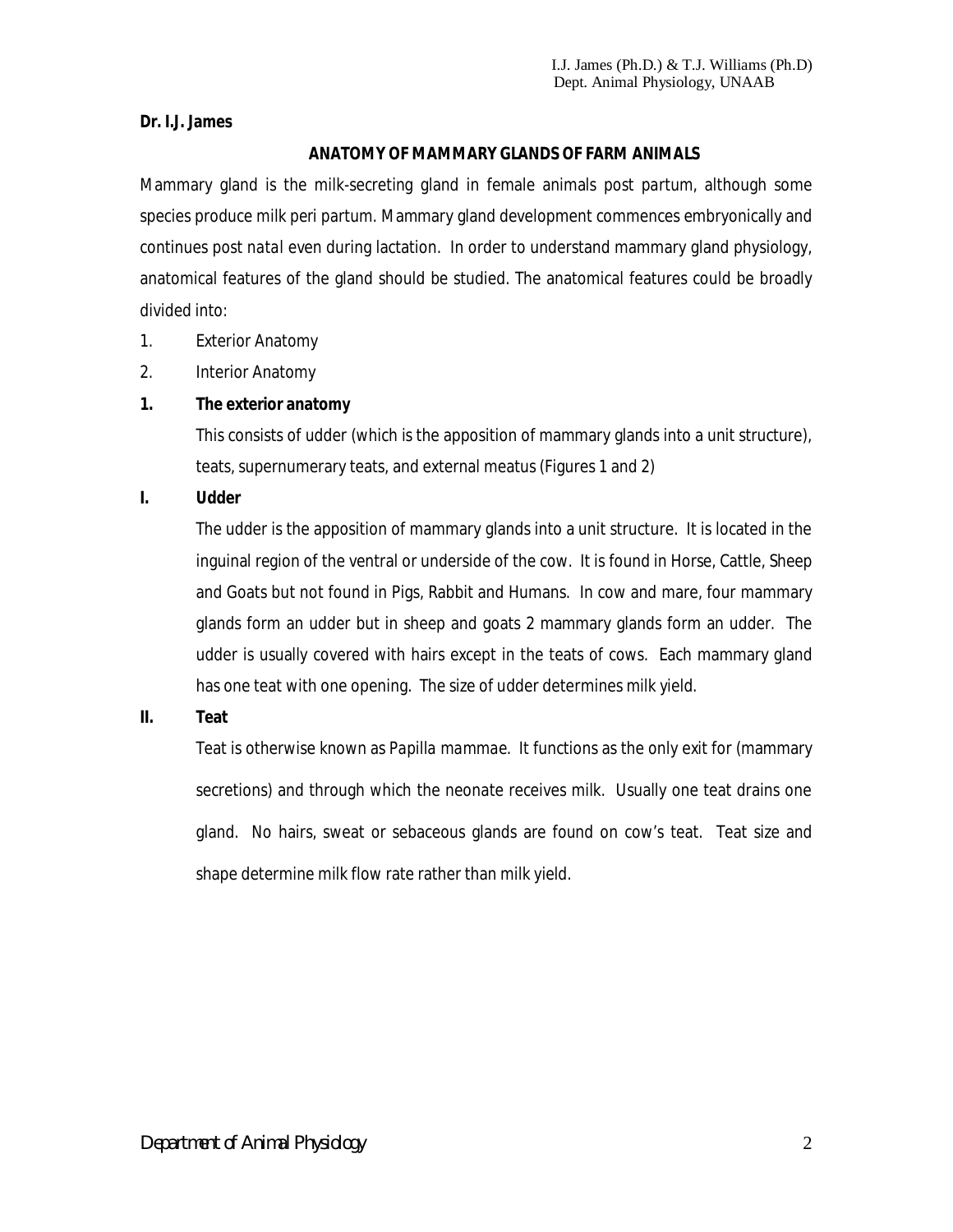

Figure 1. A longitudinal section of the udder



Figure 2. A sagital section of a teat

# **III. Supernumerary teats**

About 50% of cows have extra teats that are called supernumerary teats. Few are usually functional as they open into a normal gland but many do not. They are removed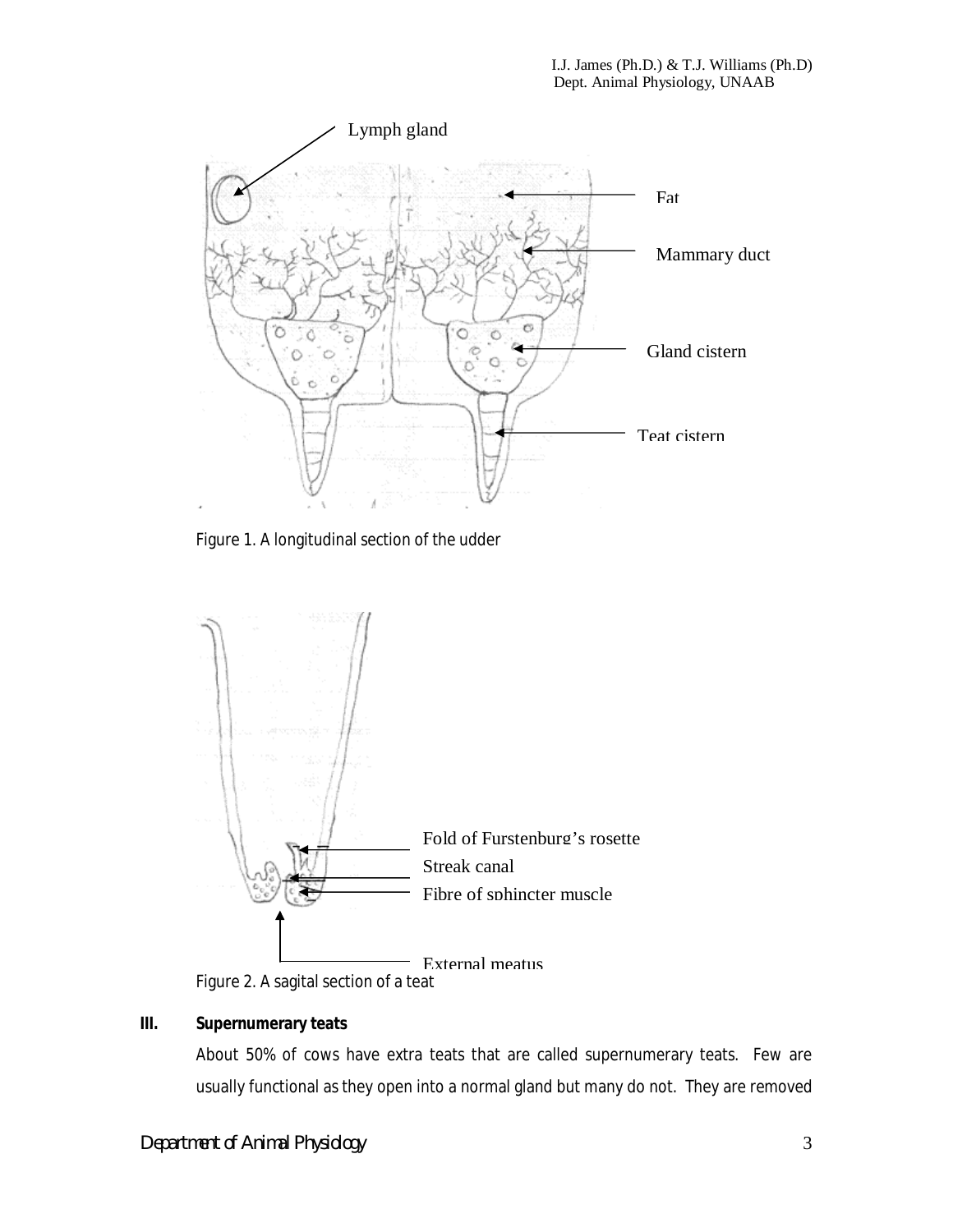before 1 year of age. A pseudo-teat has streak canal and therefore no connection to the internal structure of the gland.

#### **IV. External meatus**

This is the external origin that leads into the streak canal and through which milk comes out to the external environment. The size and shape of both external meatus and streak canal increases and changes respectively with increasing milking frequency and stage of lactation.

#### **2. Interior Anatomy**

The interior anatomy is divided into:

I. Connective tissues

II. Secretory tissues

#### **I. Connective tissue**

Connective tissue consists of fibrous tissues made of collagen and fatty tissue made of adipose cells. The essence of these tissues is to provide, support to the mammary gland in order to exhibit optimal performance (milk production). Seven tissues provide some degree of support for the udder and they are:

**(a) Skin:** The skin provides minor support but is numbered among the 7 tissues.

**(b) Superficial fascia or Areolar Subcutaneous tissue:** This attaches the skin to an underlying tissue.

**(c) Coarse areolar or cord-like tissue:** This forms a loose bound between the dorsal surface of the front quarters and abdominal wall. Weakening of the bonds makes the udder break away from the abdominal attachment.

**(d) Subpelvic tendon:** This is not part of the suspensory system but it gives rise to superficial and deep lateral suspensory ligaments which are elastic in nature.

**(e) Superficial layers of lateral suspensory ligaments:** It is mostly composed of fibrous tissue. This extends downward and forward from the pubic area and spread out. Upon reaching the udder, it attaches itself closely to the alreolar tissues.

**(f) Deep lateral suspensory ligaments:** This is thicker than the superficial lateral suspensory ligaments. It extends down over the udder and almost enveloping it. Collectively, the lateral suspensory ligaments provide substantial support for the udder. They do not join udder the bottom of the udder. The udder, therefore, pull away from the abdominal region when field with milk.

#### *Department of Animal Physiology* 4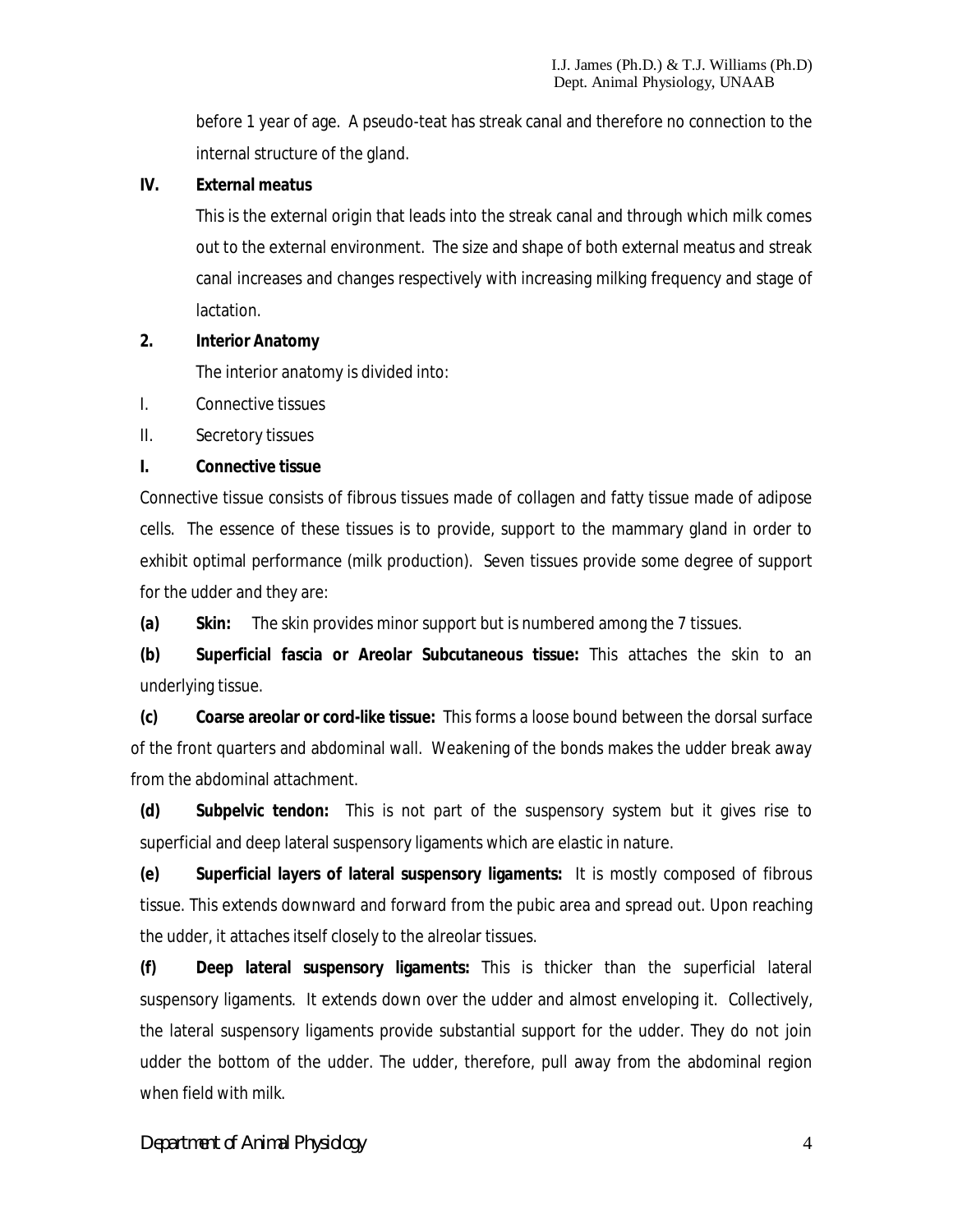**(g) Median Suspensory ligament:** This is the most important part of the suspensory system in cattle. It consists of two adjacent heavy yellow elastic sheets of tissues which arise from the abdominal wall and which attach to the medial flat surfaces of the two udder halves. It has enormous tensile strength; it is able to stretch some what as the gland fills with milk to allow for the increased weight of the gland.

#### **II. Secretory tissues**

These are tissues made up of cells, which produce milk. They are organized into lobes, with each lobe made up of many lobules. Each lobule contains 150-220 microscopic alveoli (Fig. 3) as in cow. Alveoli are sac-like structures where milk is synthesized and secreted. An alveolus is the discrete milk-producing unit. The lumen of the alveolus is lined with a single layer of secretory epithelial cells. The epithelial cells contract in response to the hormone oxytocin, resulting in milk been squeezed out of the alveolar lumen and into small ducts. Clusters of 150- 220 alveoli are encapsulated by a connective tissue sheath and are organized as a lobule (about 0.7 – 0.8mm diameter in cow). Group of lobules are surrounded by a connective tissue sheaths and comprise a lobe. Each mammary gland is made of numerous lobes.

**3. Other interior components:** This consists of the milk storage system and milk drainage system.

**I. Milk storage system:** This includes gland cistern and teat cistern.

**i. Gland cistern (Sinus lactiferous):** It is also referred to as udder cistern; it opens directly into teat cistern. In cows, sometimes a septum forms between the two cisterns thus, preventing milk removal/drainage (This can be corrected surgically). The major function of the cisterns is for milk storage. The size and shape of the cisterns varies with species, stage of lactation and physiological status of the animal. It is located within the udder and has greater milk storage capacity than the teat cistern.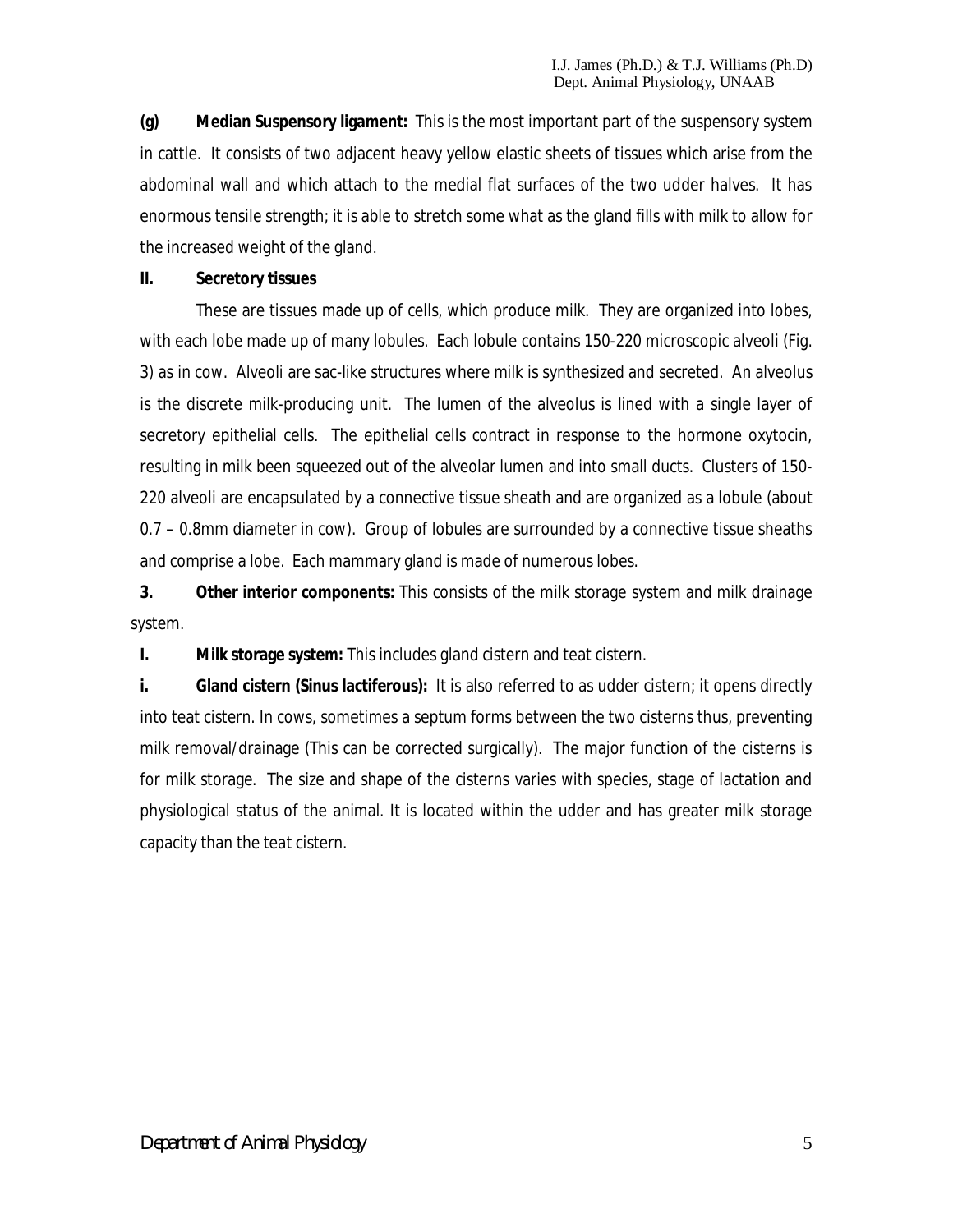

Figure 3. Diagram of a cluster of alveoli in the mammary gland of goat (Redrawn)

**ii. Teat cistern:** This is also a milk storage lumen. It is located within the teat and has smaller capacity for milk storage *vis-a-vis* gland cistern. Usually milk stored in the gland cistern is passed unto the teat cistern for onward removal by milking or suckling.

**II. Milk transport system (Duct System):** Ducts are the tubules by which milk drains from the alveoli down to the gland cistern. Inter lobar or primary ducts drains multiple lobes. These are generally lines with 2 layers of non-secretory cells and have many myoepithelial cells. Intra lobar ducts are within a lobe and drain several regions of the lobe. Inter lobular or secondary ducts drain multiple lobules. They are lined with one layer of secreted cells and surrounded by myoepithelial cells, and so participate in the oxytocin-induced milk ejection. Intra lobular ducts are small ducts within a lobule. Intercalary or tertiary ducts are the small ducts, which exist from the alveolus. While this organized classification of ducts provides basis for understanding the duct system of the gland, there is no uniformity in the system of duct branching.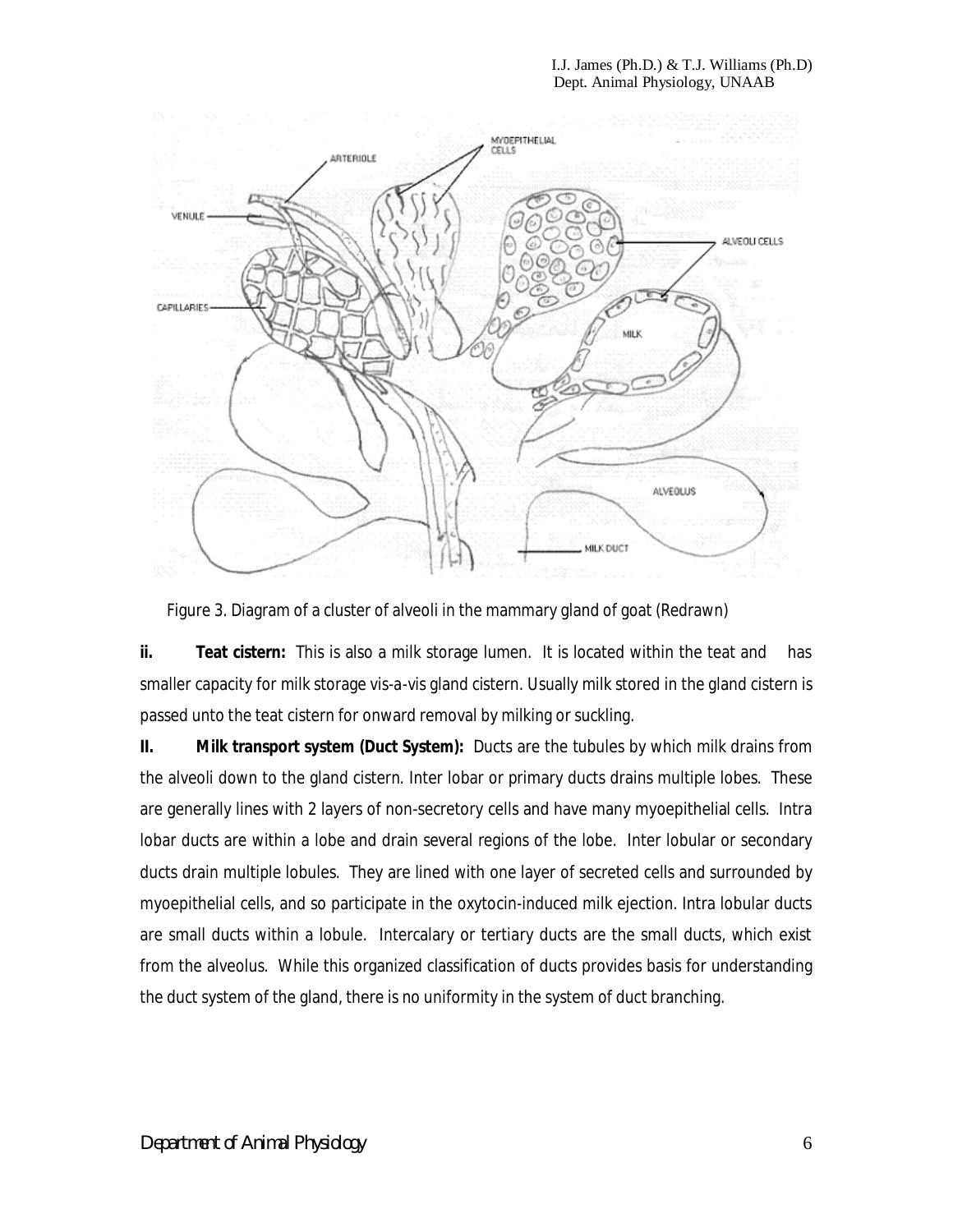# **COMPARATIVE UDDER ANATOMY OF CATTLE, PIGS, SHEEP AND GOATS**

#### **1. Monotremes**

They are egg laying mammals. They are considered to have the most primitive mammary gland. Examples are duck-billed platypus (*Ornithorhynchurs*) and Porcupine (Australian) anteater (*Tachyglossus aculeatus*). The former lays eggs and hatches then in an underground tunnel much like a bird. Upon hatching between 10-14 days, they live totally on milk for at least 3 months. The mother has not nipple but milk comes out from 100-150 separate gland tubes that open at the base of a stiff hair. There is no internal storage of milk. Milk is secreted onto the hairs and is lapped off by the young. The latter, upon laying eggs transfer then into a pouch in the ventral abdominal region. Mammary glands are distributed within the pouch, under the surface of the skin. Like the former she has no nipple, milk reservoir but there is milk ejection reflex. Milk oozes from several ducts into indentations in the skin where the young lap it up.

#### **2. Marsupials**

The young are born after a short gestation without a true placenta. Example is Tammar Wallaby (a kangaroo) – *Macropus eugenii*. The young is developmentally very immature. They quickly find their way into the pouch where the mammary glands are found. The pouch is located in the ventral region of the abdomen around inguinal region. Mammary glands are located inside the pouch, each with teat. Generally there are four teats each with 10-20 lactiferous ducts. The neonate partially swallows a teat and hangs on it for several months. Development of the mammary gland depends on degree of suckling by the neonate. The teat and gland develop in size as the young grows. Like, monotremes, they have no milk cisterns.

#### **3. Eutherian Mammals (Cattle, Horses, Pigs, Sheep and Goats)**

Females relatively have well developed mammary gland unlike in males where rudimentary structures are found. Generally, milk is utilized only by the neonate with an obvious exception of cows, sheep and goats used by humans for their nutrition. As the gland becomes more specialized, the secretion is less like body fluids (serum) in composition. Comparison of udder anatomy and morphology of some farm animals are presented in table 1.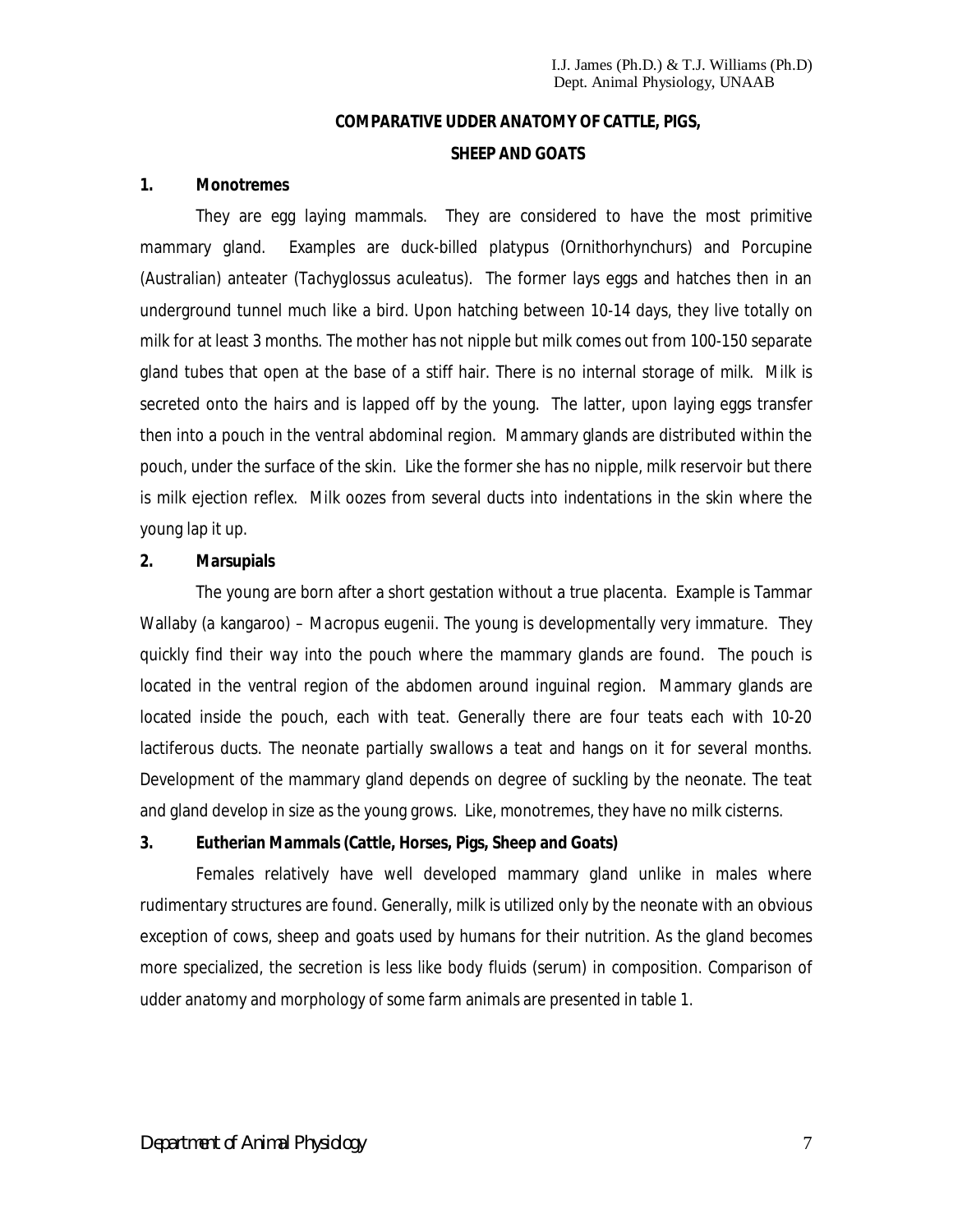| Anatomical/            | <b>Species of Farm Animals</b>       |                                      |                                                                        |                                      |                                   |
|------------------------|--------------------------------------|--------------------------------------|------------------------------------------------------------------------|--------------------------------------|-----------------------------------|
| Morphological          | Cow                                  | Mare                                 | Sow                                                                    | Sheep                                | Goat                              |
| traits                 |                                      |                                      |                                                                        |                                      |                                   |
| No. of M/gland         | $\overline{4}$                       | 4                                    | $12 - 14$                                                              | $\overline{2}$                       | $\overline{2}$                    |
| No. of teats           | 4                                    | $\overline{2}$                       | $12 - 14$                                                              | $\overline{2}$                       | $\overline{2}$                    |
| No. of streak canal    | $\overline{4}$                       | 4                                    | 24-28                                                                  | $\overline{2}$                       | $\overline{2}$                    |
| Location               | Inquinal                             | Inquinal                             | Thoracic<br>Abdominal<br>Inguinal                                      | Inquinal                             | Inquinal                          |
| Size                   | >Mare                                | >Goat                                | <sheep< td=""><td><math>&gt;</math>Sow</td><td>&gt;Sheep</td></sheep<> | $>$ Sow                              | >Sheep                            |
| Udder shape            | <b>Usually</b><br>bowl<br>shape      | ?                                    | ?                                                                      | *Usually bow                         | *Usually<br>bowl shape            |
| Teat shape             | <sub>Of</sub><br>More<br>cylindrical | <sub>of</sub><br>More<br>cylindrical | <sub>of</sub><br>More<br>funnel shape                                  | More<br><sub>of</sub><br>cylindrical | More<br><b>of</b><br>funnel shape |
| Distribution of hairs  | Only udder                           | Only udder                           | Udder $+$ teats                                                        | $U$ dder + teats                     | $U$ dder + teats                  |
| Supernumerary<br>teats | Present                              | ?                                    | Present                                                                | Present                              | Present                           |

Table 1: Comparative udder anatomy of some farm animals.

\* Varies with breed.

#### **MAMMARY GLAND HISTOLOGY AND CELL BIOLOGY**

#### **Organization of Secretory tissue**

The secretory tissue in the udder is organized into lobes, with each lobe made up of 150-220 microscopic alveoli. A lobule can be visualized as a clump of grapes, with the stems acting as the small ducts leading from the alveoli and joining with a larger duct leading out of the lobule. The space between the grapes (alveoli) would be the stomal tissue area. The single layer of epithelial cells lining the alveolar lumen is essential to milk production. The cells and their contents are polar in nature. There are basal and apical membranes of the alveoli cells. The former is on the blood side while the latter is exposed to the alveolar lumen. The nucleus is somewhat located at the basal half of the cells, the golgi apparatus usually just apical to the nucleus and most of the secretory structures (secretory vesicles, fat droplets) generally on the apical half of the cell. The basal membrane is in contact with and attached to the basement membrane, which is a thin layer of connective tissue proteins that provide structural support for the epithelial cells. The epithelial cells are joined together by junctional complexes (tight junctions) which generally are not permeable to molecules. The polarized nature of the cells is at the heart of how and why the mammary epithelial cells secrete milk.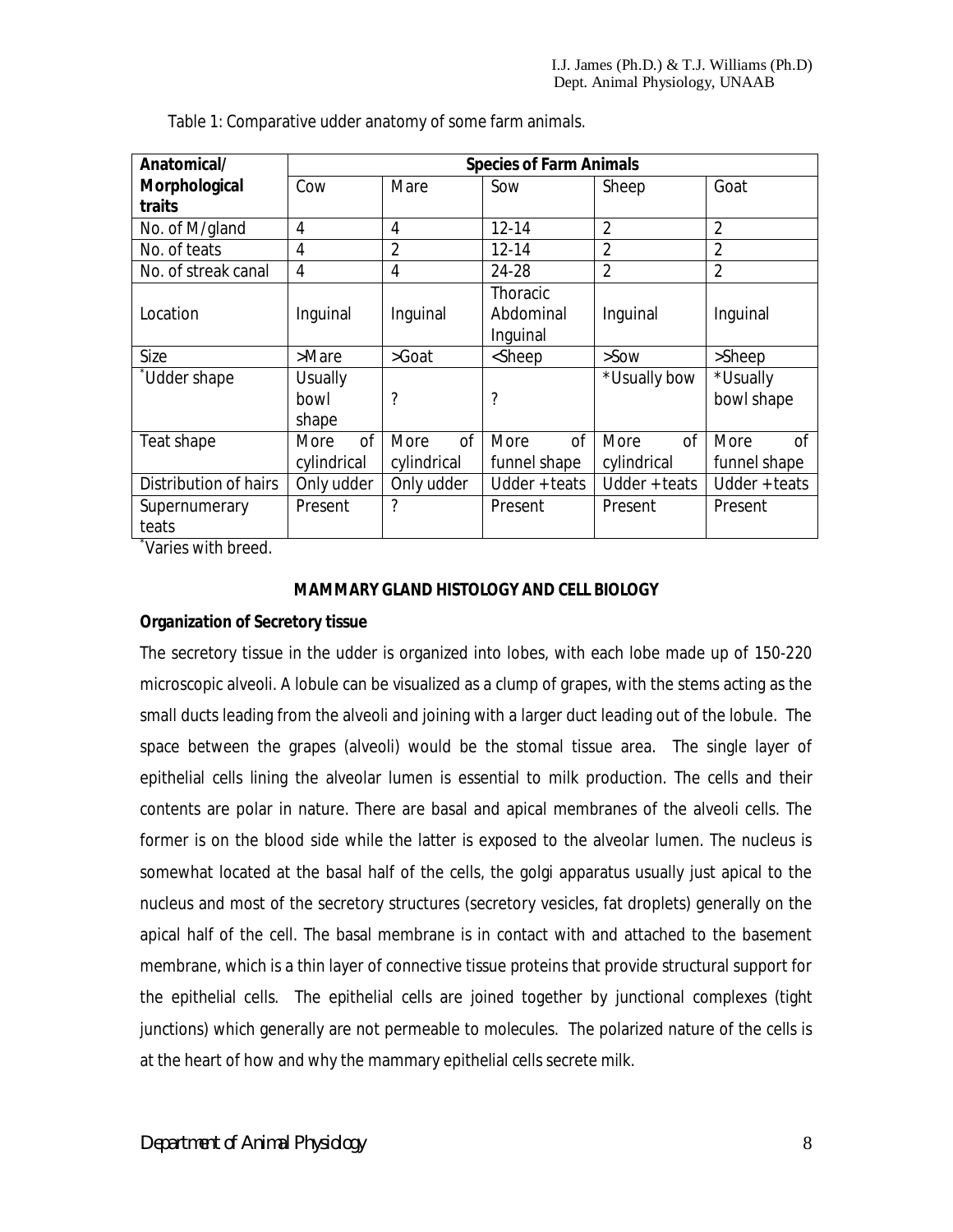All precursors and substrate of milk components must pass into the epithelial cells before they can be converted into milk lactose, fat or proteins. These precursors leave the blood and enter the extracellular fluid between the capillaries and the epithelial cells. The precursors are then taken up from the extracellular fluid through the basolateral membrane of the epithelial cells: Once inside the cell, the precursors enter the appropriate synthetic pathway.

#### **1. Synthesis of milk protein**

Amino acids, which are precursors for protein synthesis, are absorbed through the basal membrane of the cell by several specific amino acid transport systems. Once inside the cell, amino acids are covalently bound together to form proteins at the polysomes (Poly-ribosomes) on the Rough Endoplasmic Reticulum (RER). Proteins synthesized at RER include milk protein casein, *β*-lactoglobulin, and *α*-lactalbumin) and membrane bound proteins (Proteins involved in cell-cell contacts) and membrane bound enzymes. Newly synthesized proteins are transferred from the RER to the golgi apparatues (GA) where they are processed for transport out of the cell. Casein is secreted as micelle, which is formed in the GA from Casein molecules, calcium and phosphorus. Caseins and other proteins undergo post-translational processing in G.A. Milk proteins and lactose are transported to the apical membrane of the cell through secretory vesicles that bud off of the Golgi apparatus. At the apical membrane, the membrane of the secretory vesicle fuses with the inner surface of the apical membrane, resulting in an opening through which the vesicle contents are discharged into the alveolar lumen. These vesicle contents are essentially, the skin milk components, water, lactose, casein micelles and whey proteins (Figure 4).

#### **2. Synthesis of Lactose**

Glucose enters the cells via the basolateral membrane via specific transport system. Some glucose is converted to galactose in the cell. Both glucose and galactose enter the GA and react resulting in the formation of lactose. The process of lactose formation in the GA results to osmotic drawing of water into the cell, GA and ultimately becoming part of the milk (Figure 4).

#### **3. Synthesis of milk fat**

Acetate and *β*-hydroxybutyrate are important precursors of fatty acids (FA) synthesis in mammary cells, in ruminant especially. These precursors are absorbed through the basolateral membrane. In addition, preformed FA, glycerol and monoacylglyceride are absorbed at the basolateral membrane. All these components enter into the synthesis of triglycerides of milk. Milk fat triglycerides are synthesized on the smooth endoplasmic reticulum (SER) and from small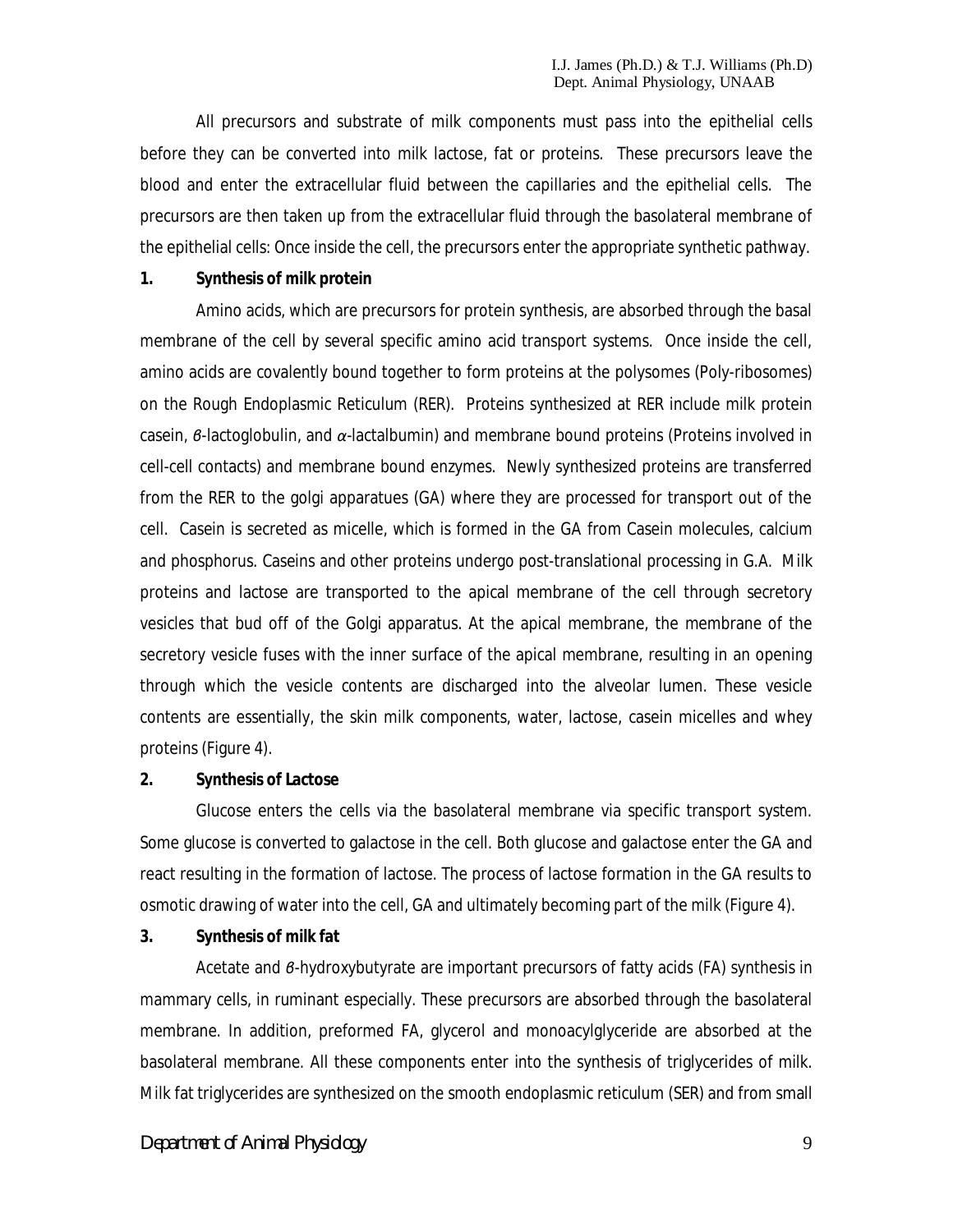droplet. Numerous small lipid droplets will fuse together as the growing lipid droplet moves toward the apical membrane. At the apical membrane, the large lipid droplet forces out the apical membranes of the cell, the apical membrane surrounds the lipid droplet until it pinches off and enters the lumen (Figure 4).

# **TRANSPORT OF MILK COMPONENTS NOT SYNTHESIZED IN THE EPITHELIAL CELLS**

A number of other components pass across the epithelial cell barrier essentially unchanged from their form in blood. These include immunoglobulins and serum albumim. They bind to specific receptors on the basolateral surface of the cell, and are taken into the cell in endocytic vesicle and are transported to the apical side of the cell via the endocytic vesicles (transport vesicles), where the membrane of the transport vesicles fuses with the surface of the apical membrane of the cell and releases them into the lumen of the alveolus. As the transport vesicles transverse the cell, they do not seen to interact with GA, secretory vesicles or lipid droplets.



Figure 4. The ultra structure of three alveolar cells and a myoepithelial cell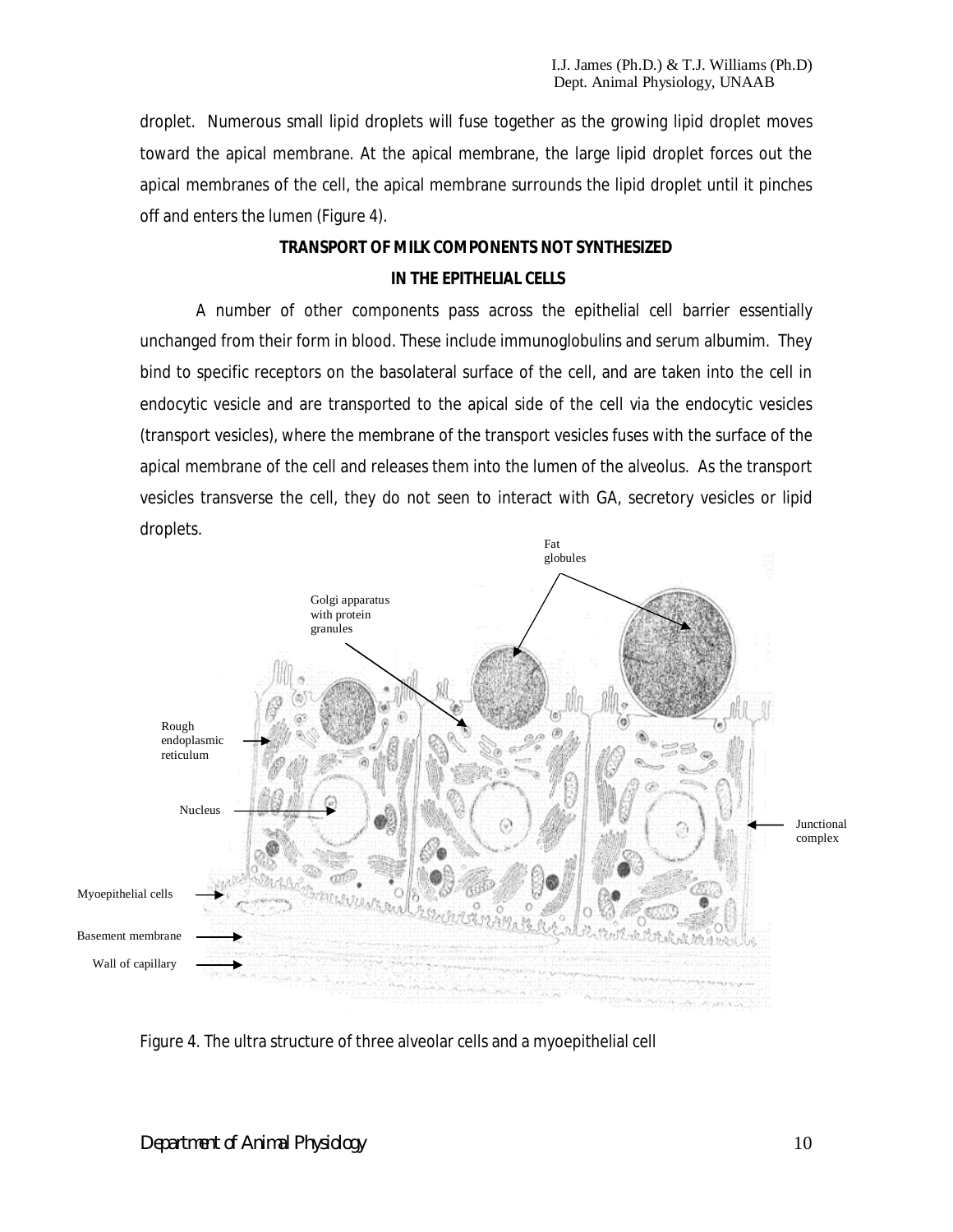#### **Paracellular Pathway**

This occurs when substances and molecules are allowed to pass through the junctional complexes. When udder is inflamed during involution and infection by mastitis or when oxytocin is injected for total milk removal, the tight junctions opens and become leaky. This condition allows lactose and potassium to move down their concentration gradient from the alveolar lumen into the extracellular matrix and movement of sodium and chlorine from extracellular matrix into the alveolar lumen. Thus resulting in a change in electrical conductivity of milk (used in detection of mastitis), as well as increase in concentration of lactose and other milk components in the blood. Other components that can enter alveolar human without passing through epithelial cells are called leukocytes (somatic cells found in milk).

#### **Dr. T.J. Williams**

#### **THE NEONATE:**

The newborn mammal, called the **neonate,** is constantly and rapidly changing, both structurally and physiologically. In nature except for air, the only external source of everything to the neonate, is the dam's colostrum and milk. At birth, most neonates -

- have limited fat stores
- the fat stores which are present are not readily available for metabolism
- use up their limited glycogen stores rapidly after birth
- have poor gluconeogenic capacity (synthesis of glucose by the liver)
- are agammaglobulinemic (they have very low concentrations of immunoglobulin in their blood)
- neonate of many species have low iron stores
- have stucturally immature intestines
- have immature digestive capabilities, including:
- low activities of all pancreatic enzymes
- low activities of stomach pepsin
- low activities of many intestinal enzymes
- $\bullet$  immature stomach acid generating mechanism (stomach pH is  $\sim$  3.5)

However they do have -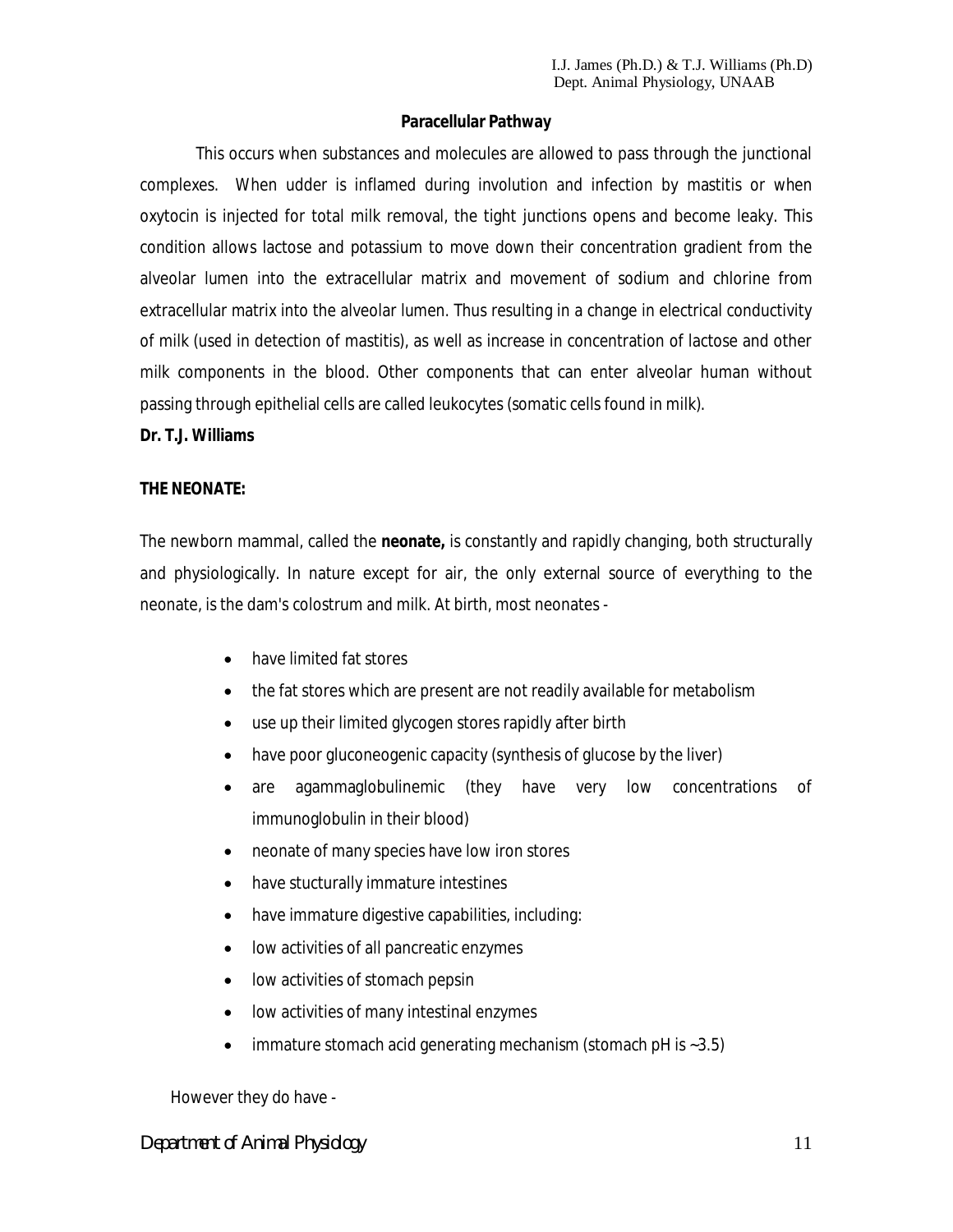- high rennin activity precipitation of casein, curd formation in the stomach
- increasing lactase activity breakdown of lactose in the intestine
- high salivary lipase activity breakdown of milk triglycerides.



Fig.1 Piglets suckling a sow

# **THE COLOSTRUM**

Colostrum is a pale, milky fluid secreted by the mammary glands at the beginning of lactation. In mammals, colostrum is known to contain larger amounts of specific proteins than milk. The most important of these are antibodies, also known as immunoglobulins and antimicrobial peptides (eg,

lactoferrin and lactoperoxidase), and other bioactive molecules, including growth factors. They are formed by the dam's immune system to protect against a variety of infectious agents such as vira and bacteria. During the end of pregnancy and throughout lactation these antibodies are transportated via blood to the mammary glands, where they are actively secreted into the colostrum and subsequent milk. Upon suckling, the neonate absorbs these colostral immunoglobulins (Ig) intact from the gut into the blood during the first few hours to days of life. Because the ingested immunoglobulins originate from the dam, they are also called maternal antibodies. The protection of the neonate against various infectious agents through the maternal antibodies is known as passive immunity. Active immunity is when the animal develops its own protective antibodies. However under certain circumstances, the maternal antibodies may also attack and destroy the newborns red blood cells, thereby causing fatal incompatability reactions known as **hemolysis** of the newborn or **neonatal isoerythrolysis (NI)**.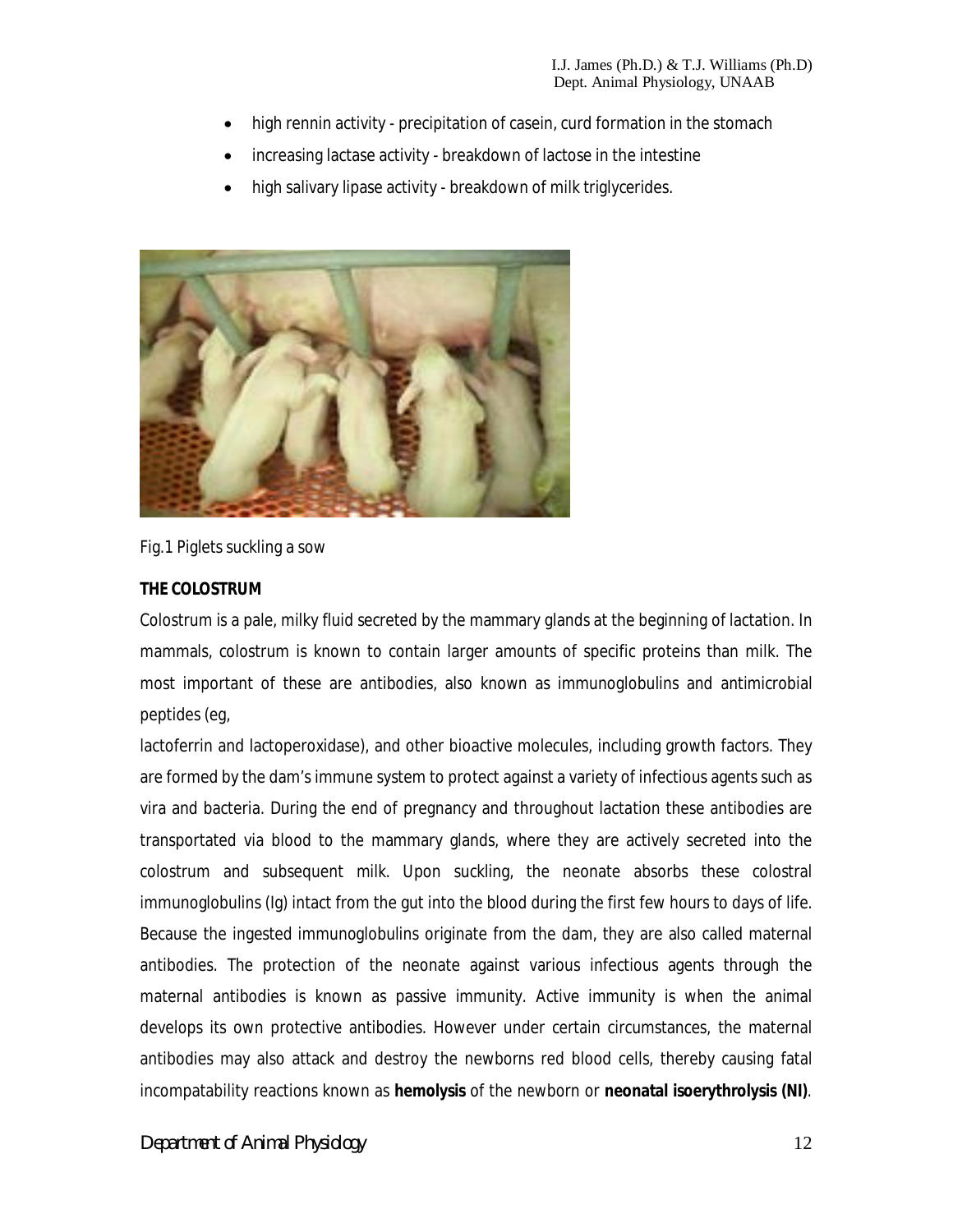Thus colostrum may be valuable by protecting against infectious diseases or be detrimental by causing neonatal losses.

# **INTESTINAL ABSORBTION OF IMMUNOGLOBULIN**

After ingestion of colostrum by the neonate, the immunoglobulins are absorbed intact into the neonate's blood stream. This process of immunoglobulin absorption in the intestine stops after a time postpartum depending on the species. This halt in intestinal absorption of immunoglobulins and other macromolecules is called closure.

# **IMMUNOGLOBULIN TRANSPORT IN THE MAMMARY GLAND**

The young of most and perhaps all mammalian species do not develop an effective immune system until after birth. Humeral immune protection (immunoglobulins) is supplied to the neonate by a process of transfer of passive immunity from the dam to the neonate. This generally occurs by transfer of maternal serum IgG from the dam to the offspring either in utero or, after birth, by ingestion of immunoglobulin-rich colostrum by the neonate. These maternal immunoglobulins offer immune protection until development of a competent immune system in the neonate and even may be involved in modulating the neonate's developing immune system. Therefore, lack of colostrum intake shortly after birth can lead to neonate mortality rates approaching 100%.

Immunoglobulin isotype G1 (IgG1) is the major immunoglobulin transported by the cow mammary gland during colostrum formation. The IgG1 and IgG2 make up the majority of immunoglobulin in cow colostrum and primarily come from the blood (that is they are preformed). Most of the IgA and IgM that are transported into colostrum are synthesized by the plasma cells (B lymphocytes) that reside in the mammary tissue. Transport of the IgGs and the IgA/IgM occurs through the epithelial cells by a process involving small transport vesicles. However, the receptors for the IgGs and the IgA/IgM are different receptors. The receptor for IgA/IgM is called secretory component (SC) and is proteolytically cleaved off the membrane during transport of the IgA. The SC remains bound to the IgA and the SC-IgA complex is called secretory IgA. There is also a lot of non-bound SC in milk and colostrum, suggesting that the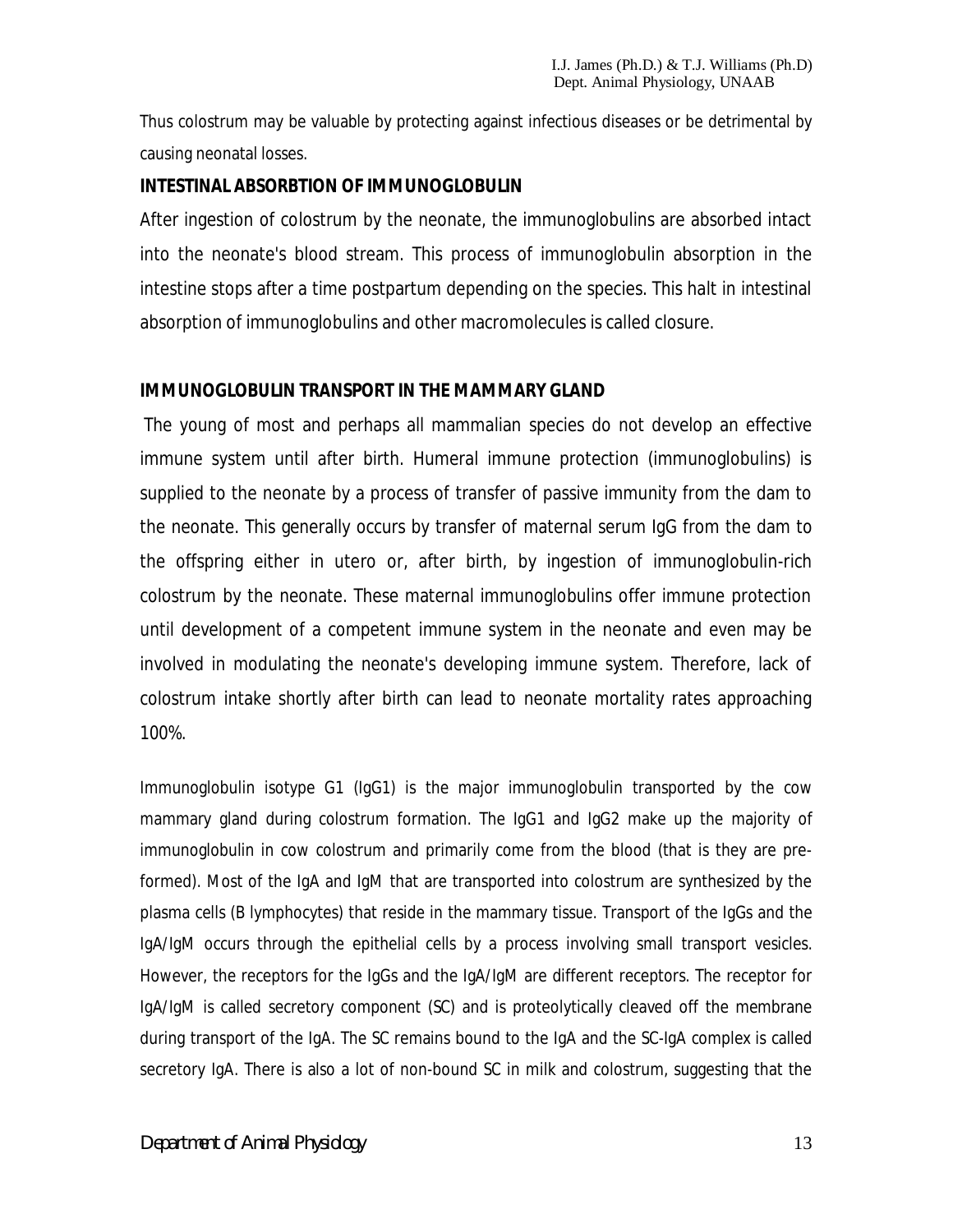proteolytic cleavage of SC does not require that it be bound to IgA. The receptor(s) for IgG tr aport has not been completely identified at this time.

Transport of maternal immunoglobulins into colostrum probably occurs in all mammals to varying extents, but the significance of the immunoglobulins in colostrum depends on the species. Humans and other primates transport immunoglobulins to the fetus through the placenta via a receptor-mediated, intra-epithelial mechanism similar to that in the mammary gland. Therefore, when the infant is born it already has a full complement of immunoglobulins in its blood to protect it for disease until its own immune system is fully functional. Transport of immunoglobulins into colostrum in primates does occur (primarily IgA/IgM) but to a more limited extent. However, in most species immunoglobulins are not transported across the plactenta, therefore the colostral immunoglobulins are critically important to neonate survival. In the dairy cow, as much as 2 kilograms of IgG can be secreted into the colostrum during the first five milkings. Another exception is the rat which transports some immunoglobulin across the placental yolk sac and some via the colostrum.

Immunoglobulin concentrations decline rapidly over the first 24 hr after parturition. The total amount of immunoglobulins secreted in the colostrum increases with parity of the mother. For example, the first lactation cows will have about one half the IgG1 concentration that third and fourth lactation cows will have. Concentrations of colostral IgG2 and IgM also are lower in first lactation cows, while the concentration of IgA is only slightly lower.

# **INTESTINAL PROTECTIVE FACTORS IN COLOSTRUMS AND MILK**

The gastrointestinal tract is constantly under attack from acid, proteolytic enzymes, and ingested noxious agents, such as aspirin or alcohol. The presence of multiple defense mechanisms— including the mucus-bicarbonate layer in the stomach, a rapid mucosal turnover, and a good blood supply—ensure that the mucosa remains intact most of the time. If a small area of injury is sustained, the healing process usually proceeds successfully

via standard mechanisms. Surviving cells from the edge of the wound migrate over the denuded area to re-establish epithelial continuity. This process begins within a few minutes after injury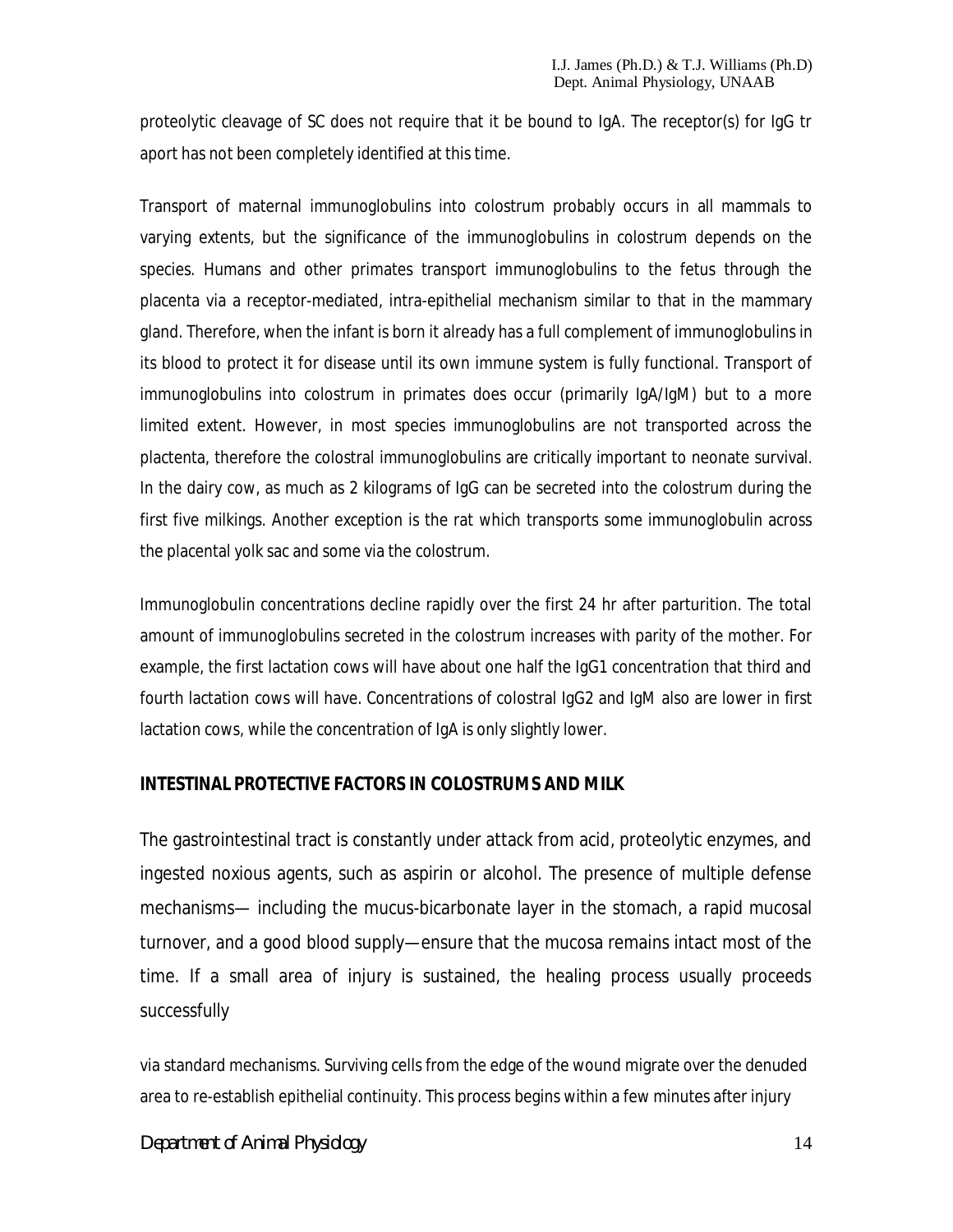and is termed *restitution*. This is followed by increased proliferation and remodeling, which begins <24–48 h after the injury. Many factors, including peptide growth factors, stimulate these various processes.

#### **BIOACTIVE FACTORS IN COLOSTRUMS AND MILK**

Colostrum and milk contain many factors that can influence cell growth, differentiation, and function. Several nonpeptide constituents of colostrum, when added to cells in vitro or when infused into animal models, have resulted in increased proliferation. These factors include glutamine, polyamines, and nucleotides. These factors play an important role in maintaining gastrointestinal mucosal mass and modulating the immune system via multiple mechanisms, eg, altering intestinal flora and influencing the actions of growth factors.

**Hormones :** It is well established that milk and colostrum contain many hormones, which, when infused systemically, influence a wide variety of end-organ systems. These systems include the hypothalamic- hypophyseal system (because milk contains prolactin, somatostatin, oxytocin, and luteinizing hormone-releasing hormone), thyroid gland (because milk contains thyroidstimulating hormone, thyroxine, and calcitonin), sexual glands (because milk contains estrogen and progesterone), and adrenal and pancreatic glands. It is probable that at least some of these hormones

(eg, luteinizing hormone-releasing hormone) influence plasma concentrations and the development of various end organs of suckling neonates because of the passage of the hormones through the bowel wall into the systemic circulation.

#### **GALACTOPOEISIS**

**Galactopoeisis** is the maintenance of lactation once lactation has been established. Two key interrelated components contribute to the maintenance of lactation, **galactopoietic hormone**s and **removal of accumulated milk**. Because of the importance of galactopoietic hormones in milk production, sometimes the word galactopoiesis also is used to indicate enhancement of lactation, especially in dairy animals. Inhibition of secretion of key galactopoietic hormones will depress milk production to varying degrees depending on the species, stage of lactation, and the particular hormone being suppressed. Much of the fundamental knowledge that we have on galactopoietic hormones comes from classic studies demonstrating that inhibition of hormone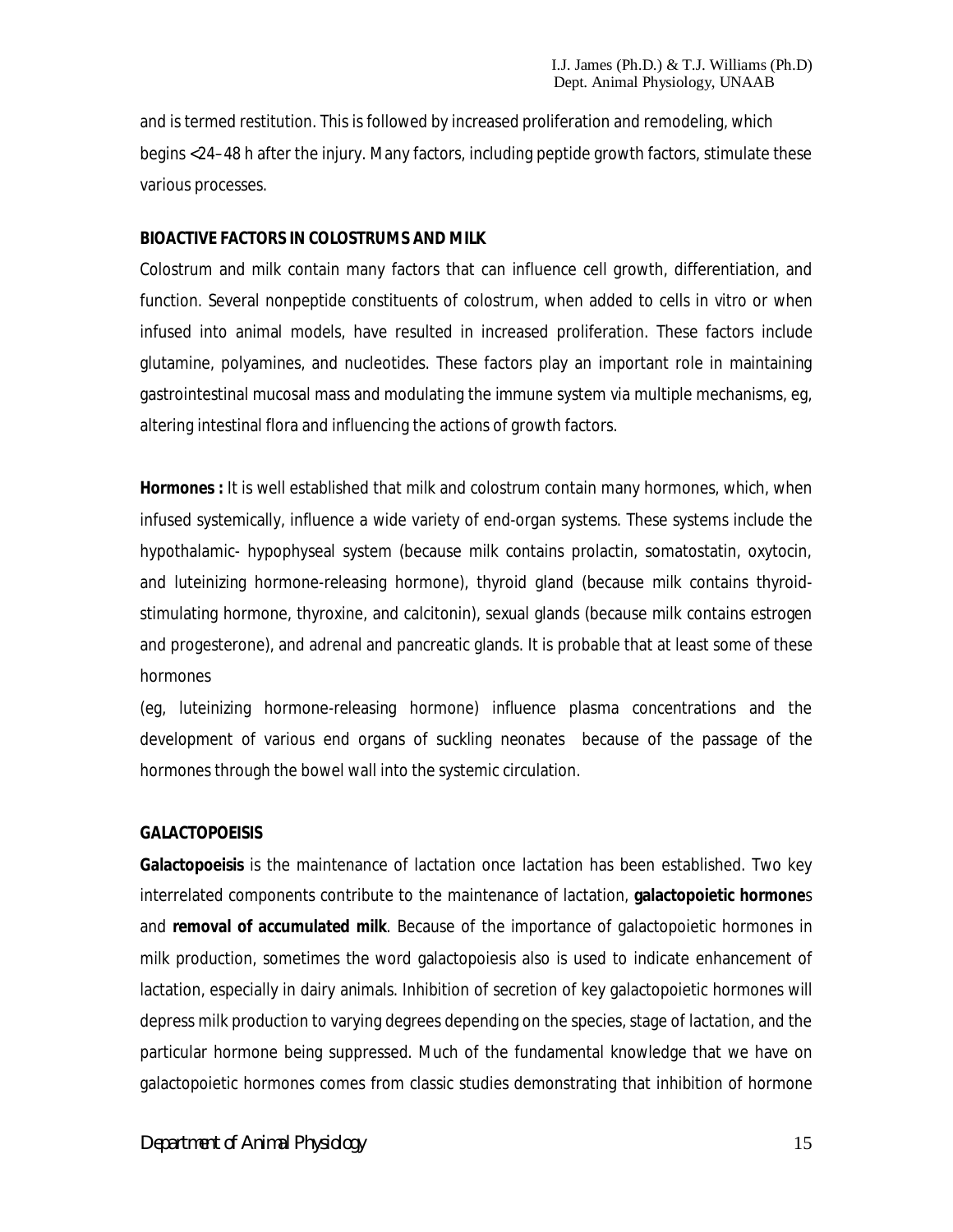secretion will inhibit milk production. Conversely, administration of additional amounts of galactopoietic hormones during lactation can enhance milk production, again depending on the species, stage of lactation, and particular hormone. The most widely known example of this has led to the common practice of administration of bovine somatotropin (bST, or bovine growth hormone) to lactating dairy cattle resulting in relatively dependable increases in milk yield.

The role of *galactopoietic hormones* such as **prolactin** in maintenance of lactation is well established. Prolactin is considered the major galactopoietic hormone in nonruminants. Prolactin is released at the time of milk removal in ruminants and nonruminants, and it remains a key systemic modulator of milk secretion during lactation. Conversely, **growth hormone** is generally considered to be the predominant galactopoietic hormone in ruminants. Inhibition of prolactin secretion or administration of prolactin to lactating cows has little effect on milk yields. However, these apparently clear-cut roles of prolactin vs. growth hormone in maintenance of lactation in nonruminants vs. ruminants are probably an oversimplification. For example, in lactating sheep both prolactin and growth hormone seem to be important for galactopoiesis. Even in the rat, recent studies have demonstrated an important role for growth hormone, independent of the role of prolactin.

Regardless of the hormones involved, all attempts to evaluate milk secretion must account for continued **removal of milk**. This is a reminder of the critical role of **local mammary factors** in maintenance of milk secretion. One such factor that plays a major role in regulating milk secretion in many species is a **feedback inhibitor of lactation** (FIL) found in milk. FIL is thought to be produced by the mammary cells as they synthesize and secrete milk. Accumulation of FIL in the milk-producing alveoli results in feedback inhibition of milk synthesis and secretion. Frequent removal of milk from the gland minimizes local inhibitory effects of FIL and increases milk secretion. Milk removal involves several mechanisms that impact milk production, including removal of local inhibitory components, regulation of local blood flow, and even physical factors in the alveolus. The effects of frequency of milk removal are tied closely with the local regulation of milk secretion.

#### **MILK EJECTION**

The mechanism by which the alveoli physically express milk from the lumen during milk removal is called **milk ejection**. Stimulation of the mammary gland, particularly the teats or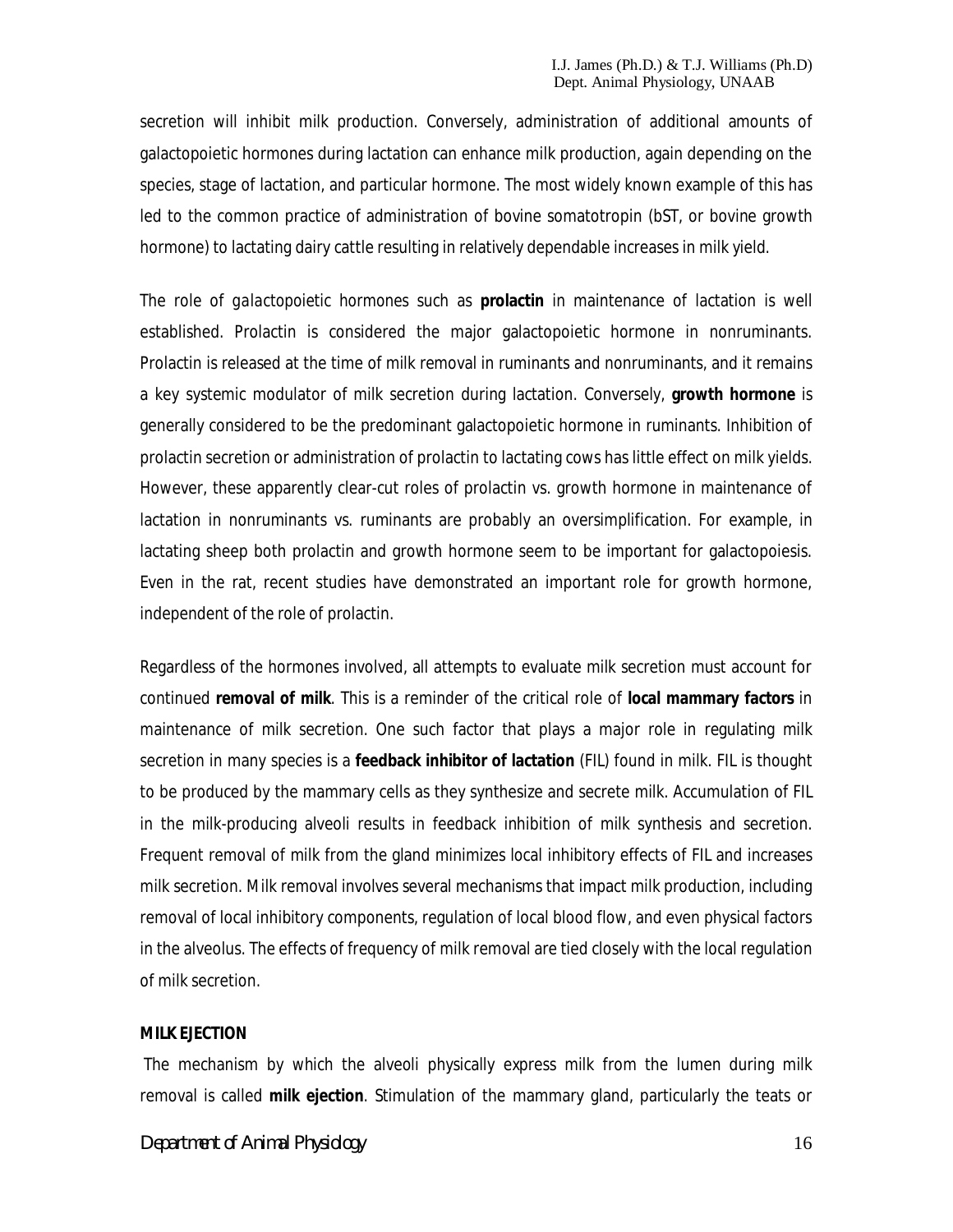nipples, results in secretion of the hormone **oxytocin** from the posterior pituitary. Oxytocin travels via the blood to the mammary gland and causes contraction of the myoepithelial cells surrounding the alveolus. This results in expulsion of the luminal milk from the alveolus into the ducts and out of the gland, resulting in the physical removal of milk from the alveoli.

The role of milk removal complicates interpretation of the hormonal requirements for milk synthesis and secretion. Without frequent emptying of the mammary gland (milk removal), milk synthesis will not persist in spite of adequate hormonal status. Conversely, maintenance of intense suckling or milking stimulus will not maintain lactation indefinitely. Nevertheless, **suckling** or actual removal of milk from the gland is required to maintain lactation.

Milk ejection is important during milking or suckling to obtain the alveolar milk fraction, which can represent more than 80% of the milk stored in the udder of dairy cows. In response to tactile teat stimulation, either manually or by the milking machine, milk ejection is induced by the release of oxytocin and resultant myoepithelial contraction. The time from the start of a tactile stimulation until the occurrence of milk ejection spans between 40 s to >2 min and increases with decreasing degree of udder filling. Therefore, cows need a longer pre-stimulation in late stages of lactation or if the milking is performed shortly after the previous milking, whereas in full udders pre-stimulation is less important. Milk ejection is disturbed under several conditions such as during milking in unfamiliar surroundings or for several weeks immediately after parturition in primiparous cows. Disturbed milk ejection is due to a reduction of or absence of oxytocin release from the pituitary. The process of milk ejection can occur under many conditions. Milk ejection can occur under water - as for whales, porpoises, sea-cows, sea otters, hippopotamus. Milk ejection also can occur while in flight as for some bat species.

#### **MILK EJECTION REFLEX**

The milk ejection reflex (let-down) actually is a neuroendocrine reflex. The reflex has an afferent pathway (neural) and an efferent pathway (hormonal, blood-borne).

**Afferent Pathway:** The greatest amount of innervation in the mammary gland is in the teats, where there are pressure sensitive receptors in the dermis. Mechanical stimulation of the teats activates pressure sensitive receptors in the dermis where the pressure is transformed into nerve impulses that travel via the spinothalamic nerve tract to the brain. These nerves synapse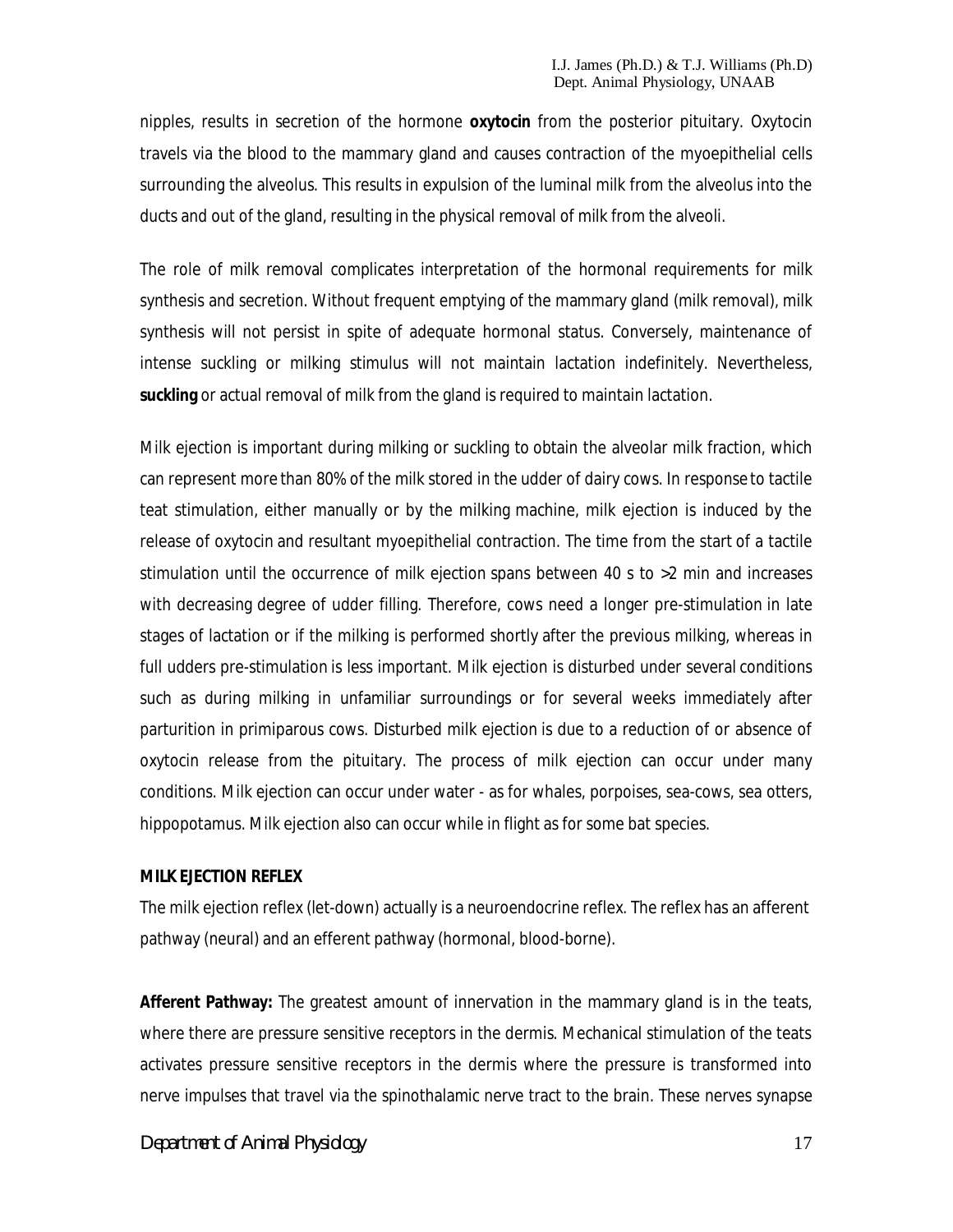in the paraventricular nucleus and in the supraoptic nucleus in the hypothalamus. When the cell bodies of the oxytocin-containing neurons are stimulated by these impulses originating in the teat, an action potential moves down the oxytocin-containing neurons from the cell body in the hypothalamus down the axon to the neuron ending in the posterior pituitary. This causes release of oxytocin and neurophysin into the blood. The efferent pathway starts at this point.

**Efferent Pathway:** The efferent pathway begins with the release of oxytocin into the blood. The oxytocin then travels to the mammary gland via the blood, binds to oxytocin receptors on the myoepithelial cells, causing the myoepithelial cells to contract, and resulting in increased intra-lumenal (intramammary) pressure and ejection of milk from the alveolar lumen. Oxytocin receptors are associated with the myoepithelial cells, not the smooth muscle of the mammary gland. In mice these receptors increase throughout gestation, but are fairly constant through lactation.



Fig. 2 Milk let-down

# **Other Mechanisms of Milk Ejection**

*Department of Animal Physiology* 18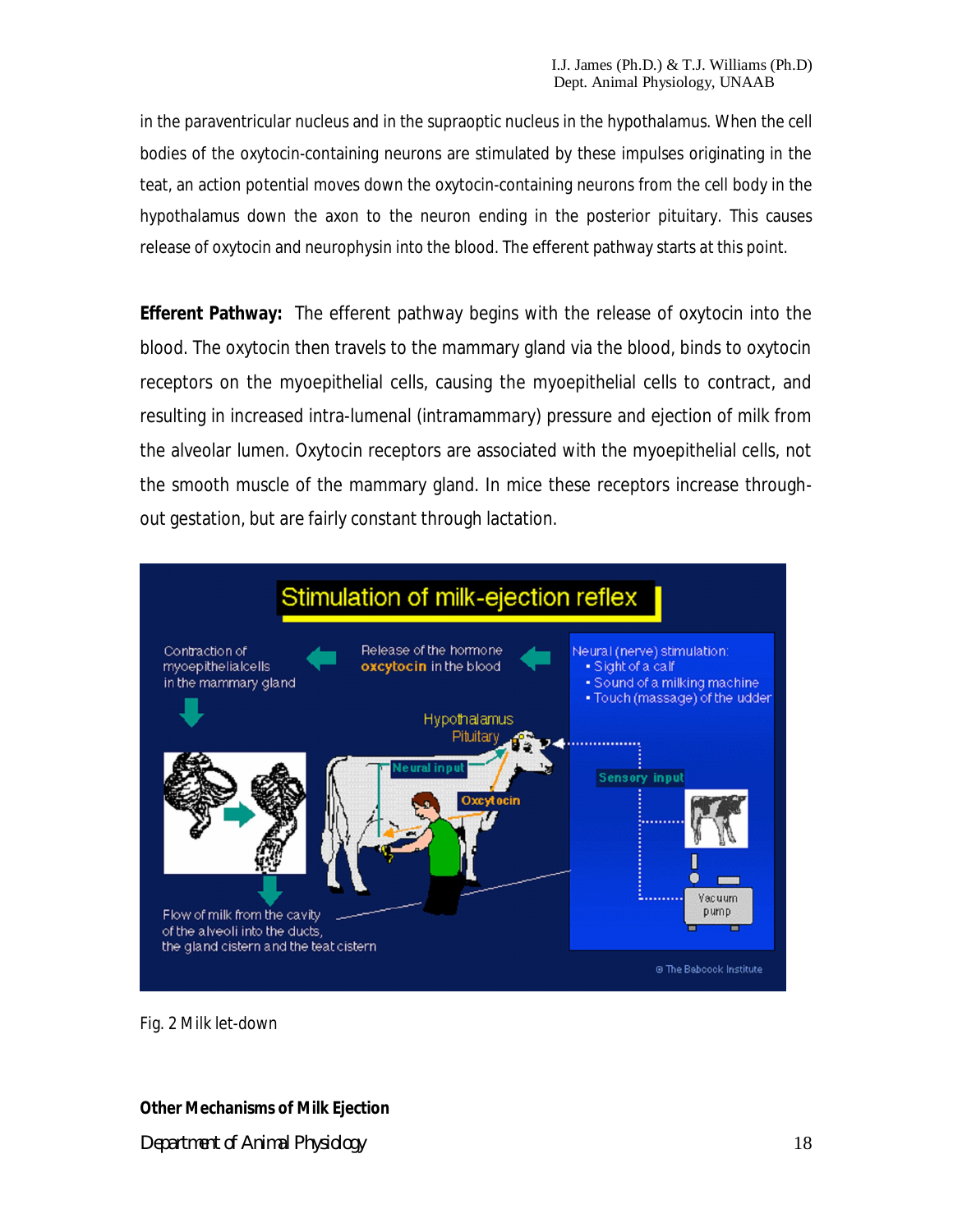- 1. Myoepithelial cells will also contract in response to vasopressin (ADH or antidiuretic hormone). Vasopressin has about 20% the oxytocic activity of oxytocin.
- 2. Visual or auditory stimuli can cause milk ejection. Milk ejection is a condition response.
- 3. Stimulation of the genital tract such as vaginal distention causes release of large amounts of oxytocin.
- 4. The mechanical tap stimulus does not involve oxytocin. It will occur under anesthesia or denervation of the udder. It is not inhibited by epinephrine. Kneading or butting of the udder by the young may elicit this response. This may involve distortion of the alveolar structure or the myoepithelial cell structure, resulting in milk ejection.

**Timing is very important** : The timing of oxytocin release relative to milk removal is an important factor affecting milk ejection. Oxytocin has a short half-life in the blood = 0.55 to 3.6 min. This means that the removal of milk by machine or by nursing must be closely timed with stimulation of the teats. The oxytocin concentration in the blood normally increases within 1-2 minutes after udder stimulation, but the amount released declines during milking. It is estimated that the bovine pituitary gland has about 800 mg of oxytocin. This is ~40 times the blood level in resting condition. Only ~1/3 of pituitary oxytocin is released at milking.

The sensitivity of the neuroendocrine reflex seems to decline as lactation progresses. Peak oxytocin occurs 1 minute at 1-2 weeks of lactation, 2 min at 5-6 weeks. Maximum oxytocin concentration during milking also declines as lactation progresses. The minimum amount oxytocin required to cause milk ejection is about 0.02 IU. However, an injection of 10 IU of exogenous oxytocin is used to cause milk letdown.

#### **STRESS IN MILK EJECTION**

**Inhibition of Milk Ejection:** Various stressful stimuli that inhibit milk ejection are associated with increased activity of the sympathetic nervous system. Oxytocin action can be blocked be catecholamines (epinephrine and norepinephrine). The hormones are usually released in response to stressful situations and increase the tone of the smooth muscles of the mammary ducts and blood vessels. This results in the reduction of oxytocin reaching the myoepithelial cells and partial occlusion of the mammary ducts. Moreover, epinepherin directly blocks oxytocin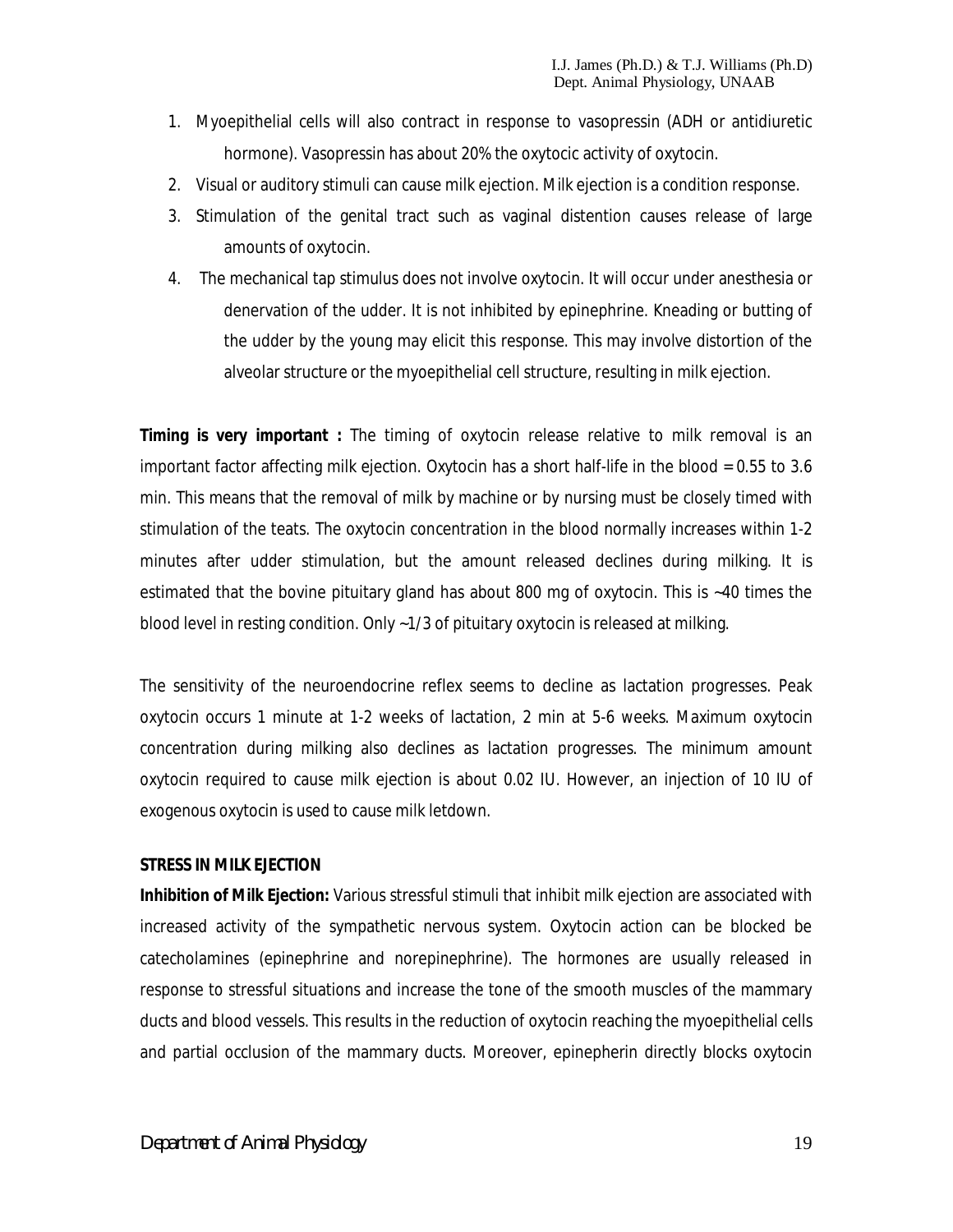from binding to myoepithelial cells. This is termed *peripheral inhibition of milk ejection*. Thus, exogenous oxytocin will not cause milk ejection in animals exhibiting peripheral inhibition.

A common cause of failure to milk ejection is associated with stress of milking in the early postpartum period especially for primiparous cows. The stress inhibits the release of oxytocin from the posterior pituitary gland (central inhibition of milk ejection). Exogenous oxytocin is usually administered in these cases causing milk ejection. Based on the above discussion about peripheral and central inhibition of milk ejection, it can be stated that milk

ejection occurs as a result of oxytocin release, which is normally couples with inhibition of the central and peripheral inhibitory controls.

#### **Role of Autonomic Nervous System**

The autonomic nervous system is part of the central nervous system. It mainly controls viseral function. The autonomic nervous system is made up of two types of nerves, the *parasympathetic* nerves and the *sympathetic* nerves. There is no direct innervation of alveoli or myoepithelial cells

1- **Parasympathetic nerves:** The neurotransmitter of parasympathetic nerves is acetylcholine. There is no parasympathetic innervation in the mammary gland.

2- **Sympathetic nerves:** The neuroendocrine components of sympathetic nerves are epinephrine and norepinephrine. Epinephrine (adrenaline) is primarily from adrenal medulla.

Norepinephrine is a neurotransmitter from peripheral nerves and nerves in the brain. Norepinephrine can also come from the adrenal medulla. It is well known that fright and stress interfere with the milk ejection reflex and may inhibit milk ejection. Fright and stress activate the neuroadrenal system and cause the release of epinephrine. The inhibitory effect of epinephrine on milk ejection occurs both centrally in the brain and in the mammary gland.

Norepinephrine and epinephrine can inhibit oxytocin-induced contraction of myoepithelial cells. Stressful stimuli will inhibit milk ejection. This occurs via epinephrine or norepinephrine derived from the adrenal gland or the sympathetic nerves by the following mechanisms :

1- Norepinephrine reduces myoepithelial cell contractile response to oxytocin; this is a direct inhibition at the myoepithelial cell level.